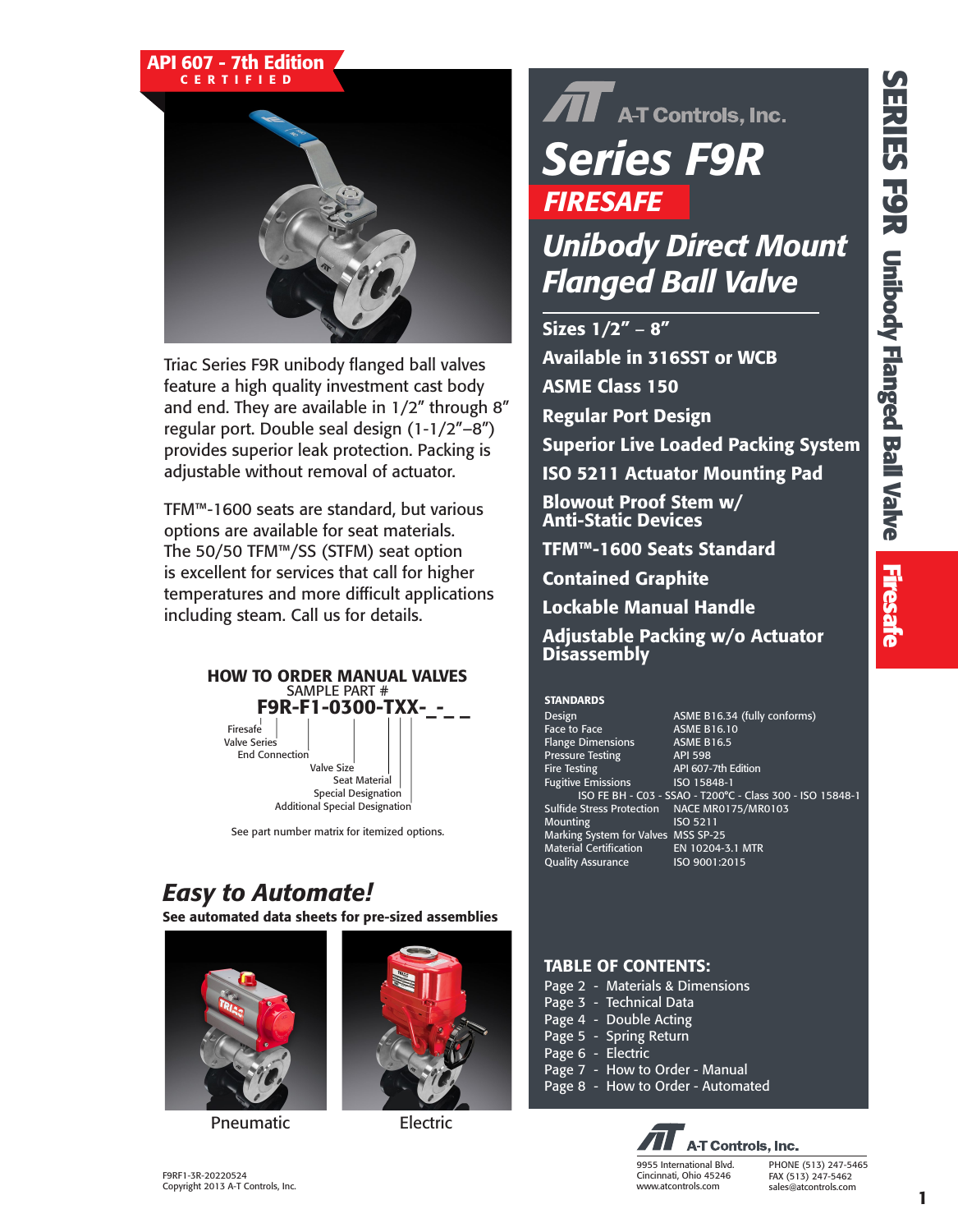### *Series F9R Materials & Dimensions*

### API 607 - 7th Edition<br>CERTIFIED

MATERIALS LIST

| MAI EKIALS LIST |                                                       |                |                                       |                                        |                             |
|-----------------|-------------------------------------------------------|----------------|---------------------------------------|----------------------------------------|-----------------------------|
| NO.             | <b>PART NAME</b>                                      | QTY            | <b>STAINLESS</b><br><b>STEEL</b>      | <b>CARBON STEEL</b>                    | <b>REPAIR</b><br><b>KIT</b> |
| 1               | <b>BODY</b>                                           | 1              | ASTM A351<br><b>GRADE CF8M</b>        | ASTM A216<br><b>GRADE WCB</b>          |                             |
| $\overline{2}$  | <b>RETAINER</b>                                       | 1              | ASTM A351<br><b>GRADE CF8M</b>        | ASTM A216<br><b>GRADE WCB</b>          |                             |
| 3               | BALL                                                  | 1              | <b>ASTM A351</b><br><b>GRADE CF8M</b> | <b>ASTM A351</b><br><b>GRADE CF8M</b>  |                             |
| 4               | <b>STEM</b>                                           | 1              | AISI 316<br>$(1/2" - 4")$             | AISI 316<br>$(1/2" - 4")$              |                             |
|                 |                                                       | 1              | 17-4 PH®<br>(6" 8 8")                 | 17-4 PH®<br>(6" 8 8")                  |                             |
| 5               | <b>SEAT</b>                                           | $\overline{2}$ | TFM™-1600                             | TFM™-1600                              | ✔                           |
| 6               | <b>BODY SEAL 1</b>                                    | 1              | TFM™-1600<br>$(1-1/2" - 8")$          | TFM™-1600<br>$(1-1/2" - 8")$           | $\overline{\checkmark}$     |
| 7               | <b>BODY SEAL 2</b>                                    | 1              | <b>GRAPHITE</b><br>$(1/2"$ -1")       | <b>GRAPHITE</b><br>$(1/2"$ -1")        | $\overline{\checkmark}$     |
|                 |                                                       | 1              | GRAPHITE + 316<br>$(1-1/2" - 8")$     | GRAPHITE + 316<br>$(1-1/2" - 8")$      | $\checkmark$                |
| 8               | <b>THRUST WASHER</b>                                  | 1              | <b>RTFE</b>                           | <b>RTFE</b>                            | $\overline{\checkmark}$     |
| 9               | <b>STEM PACKING</b>                                   | 1              | GRAPHITE +<br>MG1241                  | GRAPHITE +<br>MG1241                   | $\checkmark$                |
| 10              | <b>STEM O-RING</b>                                    | $\ast$         | <b>FKM</b>                            | <b>FKM</b>                             | ✓                           |
| 11              | <b>GLAND BUSHING</b>                                  | 1              | <b>AISI 304</b>                       | <b>AISI 304</b>                        |                             |
| 12              | <b>HANDLE SPACER</b>                                  | 1              | <b>AISI 304</b>                       | <b>AISI 304</b>                        |                             |
| 13              | <b>HANDLE NUT</b>                                     | 1              | <b>AISI 304</b><br>$(1/2"$ -2")       | <b>AISI 304</b><br>$(1/2" - 2")$       |                             |
| 14              | <b>HANDLE</b>                                         | 1              | <b>AISI 304</b>                       | <b>AISI 304</b>                        |                             |
| 15              | <b>STEM EXT SCREW</b>                                 | 1              | <b>AISI 304</b><br>(1/2" 8 1")        | <b>AISI 304</b><br>$(1/2"$ & 1")       |                             |
| 16              | <b>HANDLE COVER</b>                                   | 1              | <b>VINYL</b>                          | <b>VINYL</b>                           |                             |
| 17              | <b>STOP PLATE</b>                                     | 1              | <b>AISI 304</b><br>$(1/2" - 6")$      | <b>AISI 304</b><br>$(1/2" - 6")$       |                             |
| 18              | <b>HANDLE NUT/BOLT</b>                                | #              | AISI 304 (3"-8")                      | AISI 304 (3"-8")                       |                             |
| 19              | <b>ANTI-STATIC BALL</b>                               | 1              | AISI 316                              | AISI 316                               |                             |
| 20              | <b>BELLEVILLE WASHER</b>                              | $\overline{2}$ | <b>AISI 301</b>                       | AISI 301                               |                             |
| 22              | <b>GLAND BOLT/NUT</b>                                 | $\overline{2}$ | AISI 304                              | AISI 304                               |                             |
| 23              | <b>GLAND FLANGE</b>                                   | 1              | <b>AISI 304</b>                       | <b>AISI 304</b>                        |                             |
| 24              | <b>HANDLE ADAPTER</b>                                 | 1              | AISI 304 (8")                         | AISI 304 (8")                          |                             |
| 25              | <b>STEM EXTENSION</b>                                 | 1              | AISI 304 (1/2"<br>& 1")               | AISI 304 (1/2"<br>& 1")                |                             |
|                 | * 1/2" THRU 2-1/2" & 8" OTY=1 PC<br>* 3"-6" OTY=2 PCS |                | # 8" QTY=2 PCS                        | $# < 3"$ OTY=0 PCS<br># 3"-6" QTY=1 PC |                             |







 $1/2"$ 





### DIMENSIONS (IN)

|             | <b>VALVE DIMENSIONS</b> |       |      |       |      |      | <b>ACTUATOR MOUNTING DIMENSIONS</b> |                |      |               |       |       | <b>WEIGHT</b> |      |       |      |       |      |       |          |            |
|-------------|-------------------------|-------|------|-------|------|------|-------------------------------------|----------------|------|---------------|-------|-------|---------------|------|-------|------|-------|------|-------|----------|------------|
| <b>SIZE</b> | ØA                      | ØB    | AB   | ØC    | D    |      |                                     | G              | ØH   |               |       |       | M             |      |       |      |       |      |       | ISO 5211 | <b>LBS</b> |
| 1/2"        | 0.50                    | .37   | 2.17 | 3.54  | 0.39 | 0.08 | 0.63                                | 4              | 2.38 | $1.9^{\circ}$ | 4.72  | 4.25  | 3.46          | 0.46 | 0.354 | 0.24 | 1.417 | 0.24 | .654  | F03/F04  |            |
| 3/4"        | 0.59                    | .69   | 1.97 | 3.94  | 0.43 | 0.08 | 0.63                                |                | 2.75 | 2.01          | 4.72  | 4.61  | 3.51          | 0.33 | 0.354 | 0.24 | 1.417 | 0.24 | .654  | F03/F04  |            |
|             | 0.79                    | 2.00  | 2.24 | 4.33  | 0.46 | 0.08 | 0.63                                |                | 3.13 | 2.50          | 5.98  | 5.00  | 4.02          | 0.44 | 0.433 | 0.24 | 1.654 | 0.28 | 1.969 | F04/F05  |            |
| $1 - 1/2"$  | .26                     | 2.89  | 2.56 | 4.92  | 0.58 | 0.08 | 0.63                                |                | 3.88 | 2.80          | 5.98  | 6.50  | 4.29          | 0.39 | 0.433 | 0.25 | 1.654 | 0.29 | 969.  | F04/F05  | 9          |
| 2"          | .50                     | 3.63  | 2.56 | 5.91  | 0.64 | 0.08 | 0.75                                | 4              | 4.75 | 3.05          | 7.48  | 7.01  | 4.66          | 0.56 | 0.551 | 0.29 | 1.969 | 0.37 | 2.756 | F05/F07  | 14         |
| $2 - 1/2"$  | .97                     | 4.13  | 2.95 | 7.09  | 0.70 | 0.08 | 0.75                                | $\overline{4}$ | 5.50 | 3.58          | 7.48  | 7.48  | 5.10          | 0.56 | 0.551 | 0.29 | 1.969 | 0.37 | 2.756 | F05/F07  | 22         |
| 3"          | 2.52                    | 5.00  | 3.46 | 7.48  | 0.77 | 0.08 | 0.75                                | 4              | 6.00 | 4.49          | 11.81 | 7.99  | 6.78          | 0.68 | 0.669 | 0.37 | 2.756 | 0.44 | 4.016 | F07/F10  | 30         |
| 4"          | 2.99                    | 6.19  | 3.54 | 9.06  | 0.96 | 0.08 | 0.75                                | 8              | 7.50 | 5.00          | 11.81 | 9.06  | 7.30          | 0.69 | 0.669 | 0.37 | 2.756 | 0.44 | 4.016 | F07/F10  | 50         |
| 6"          | 3.86                    | 8.50  | 4.53 | 11.02 | 1.02 | 0.08 | 0.88                                | 8              | 9.50 | 6.42          | 11.81 | 10.51 | 8.69          | 0.72 | 0.669 | 0.37 | 2.756 | 0.44 | 4.016 | F07/F10  | 75         |
| 8"          | 5.91                    | 10.63 | 5.41 | 13.58 | 1.13 | 0.06 | 0.88                                | 8              | 1.75 | 8.39          | 30.31 | 11.50 | 1.38          | .20  | 1.063 | 0.47 | 4.016 | 0.55 | 4.921 | F10/F12  | 172        |

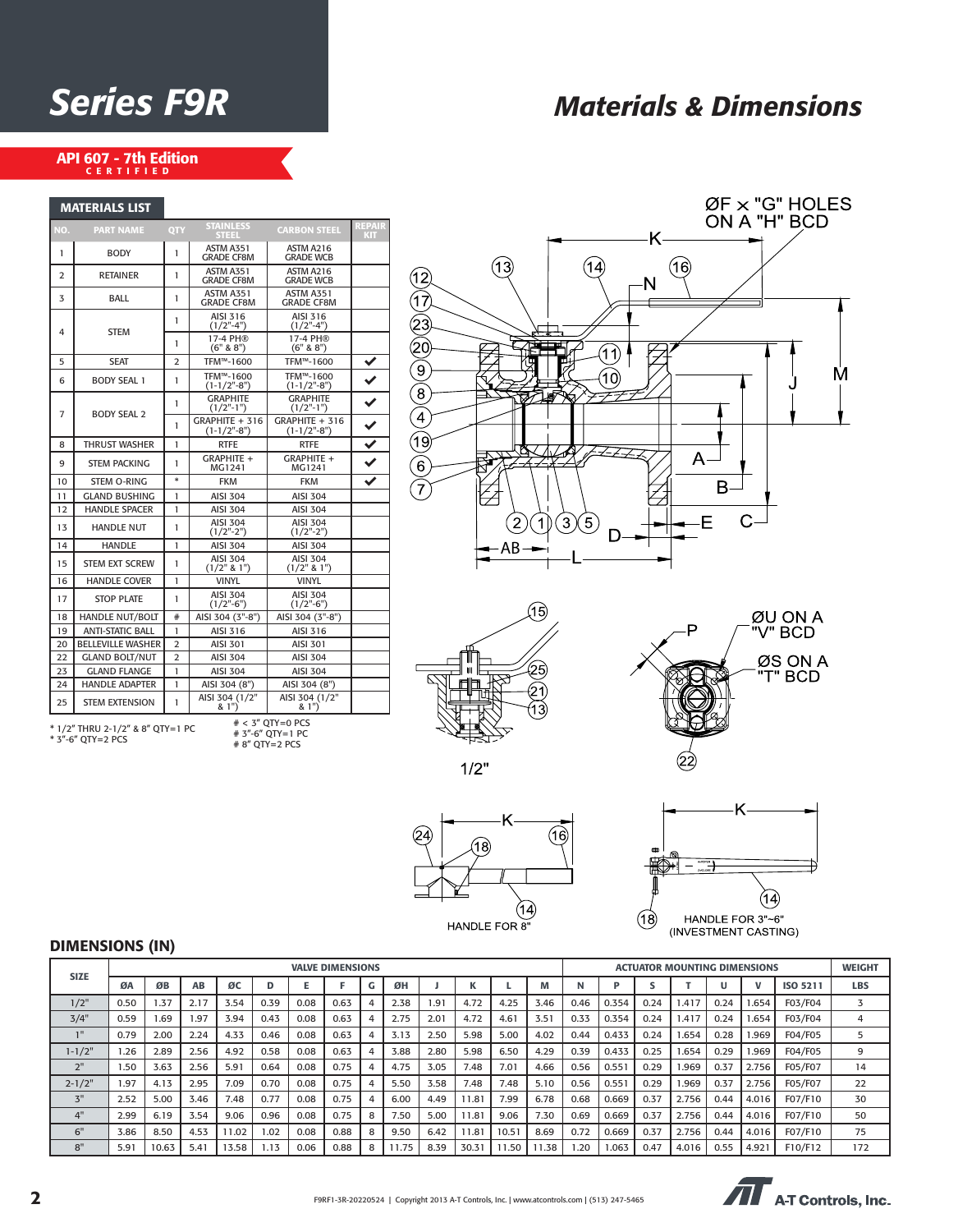### *Technical Data*







| for TFM™-1600 Seats | <b>Break Away Torque</b> |                                     |
|---------------------|--------------------------|-------------------------------------|
| <b>SIZE</b>         | IN-LBS.                  |                                     |
| 1/2"                | 50                       |                                     |
| 3/4"                | 65                       |                                     |
| 1"                  | 145                      |                                     |
| $1 - 1/2"$          | 200                      |                                     |
| 2"                  | 250                      | <b>Published torques</b>            |
| $2 - 1/2"$          | 400                      | are based<br>on full differential   |
| 3"                  | 600                      | pressure                            |
| 4"                  | 1075                     | with clean<br>water. Consult        |
| 6"                  | 1650                     | The Application<br>Sizing Guide for |
| 8''                 | 2200                     | assistance with<br>sizing actuators |

| <b>SIZE</b> | Cv   |
|-------------|------|
| 1/2"        | 8    |
| 3/4"        | 15   |
| 1"          | 44   |
| $1 - 1/2"$  | 120  |
| 2"          | 160  |
| $2 - 1/2"$  | 250  |
| א"          | 350  |
| 4"          | 650  |
| 6"          | 950  |
| 8"          | 1875 |

### *Series F9R*

### API 607 - 7th Edition CERTIFIED

|             | <b>Pressure - Seat Material</b> |             |             |             |             |  |  |  |  |
|-------------|---------------------------------|-------------|-------------|-------------|-------------|--|--|--|--|
| <b>Temp</b> | TFM™-1600                       | <b>STFM</b> | <b>STFE</b> | <b>PTFE</b> | <b>RTFE</b> |  |  |  |  |
| $-75^\circ$ | 2000                            |             |             |             |             |  |  |  |  |
| $-50^\circ$ | 2000                            | 2000        | 2000        | 1000        | 2000        |  |  |  |  |
| $100^\circ$ | 2000                            | 2000        | 2000        | 1000        | 2000        |  |  |  |  |
| $122^\circ$ | 2000                            | 2000        | 2000        | 1000        | 2000        |  |  |  |  |
| $150^\circ$ | 1852                            | 1869        | 1869        | 899         | 1852        |  |  |  |  |
| $200^\circ$ | 1587                            | 1636        | 1636        | 719         | 1587        |  |  |  |  |
| $250^\circ$ | 1323                            | 1402        | 1402        | 540         | 1323        |  |  |  |  |
| $300^\circ$ | 1058                            | 1168        | 1168        | 360         | 1058        |  |  |  |  |
| 350°        | 794                             | 935         | 935         | 180         | 794         |  |  |  |  |
| 400°        | 529                             | 701         | 701         | 0           | 529         |  |  |  |  |
| $450^\circ$ | 265                             | 467         | 467         |             | 265         |  |  |  |  |
| 500°        | 0                               | 234         | 234         |             | 0           |  |  |  |  |
| $550^\circ$ |                                 | 0           | 0           |             |             |  |  |  |  |

| <b>Pressure - Body Material</b> |                   |                    |  |  |  |  |
|---------------------------------|-------------------|--------------------|--|--|--|--|
| Temp<br>(°F)                    | <b>WCB</b><br>psi | <b>CF8M</b><br>psi |  |  |  |  |
| $-20^\circ$                     | 285               | 275                |  |  |  |  |
| $100^\circ$                     | 285               | 275                |  |  |  |  |
| $200^\circ$                     | 260               | 235                |  |  |  |  |
| $300^\circ$                     | 230               | 215                |  |  |  |  |
| $400^\circ$                     | 200               | 195                |  |  |  |  |
| $500^\circ$                     | 170               | 170                |  |  |  |  |
| $600^\circ$                     | 140               | 140                |  |  |  |  |

|                                                                                             | <b>Component Temperature Ratings</b> |                      |                                      |  |  |  |  |
|---------------------------------------------------------------------------------------------|--------------------------------------|----------------------|--------------------------------------|--|--|--|--|
|                                                                                             | <b>COMPONENT</b>                     | <b>MATERIAL</b>      | <b>TEMPERATURE</b>                   |  |  |  |  |
|                                                                                             | <b>Stem Packing</b>                  | Graphite             | $-100^{\circ}$ F to $1100^{\circ}$ F |  |  |  |  |
|                                                                                             | <b>Stem Seal</b>                     | TFM™-1600            | -75°F to 500°F                       |  |  |  |  |
|                                                                                             | Gaskets                              | Graphite             | $-100^{\circ}$ F to $1100^{\circ}$ F |  |  |  |  |
|                                                                                             |                                      | TFM™-1600            | -75°F to 500°F                       |  |  |  |  |
|                                                                                             |                                      | TFM™-1600 (standard) | -75°F to 500°F                       |  |  |  |  |
|                                                                                             | <b>Seats</b>                         | <b>STFM</b>          | -50°F to 550°F                       |  |  |  |  |
|                                                                                             | (Other<br><b>Materials</b>           | <b>RTFE</b>          | $-50^{\circ}$ F to $450^{\circ}$ F   |  |  |  |  |
|                                                                                             | Available)                           | <b>PTFE</b>          | $-50^{\circ}$ F to $400^{\circ}$ F   |  |  |  |  |
|                                                                                             |                                      | 50/50 STFE           | -50°F to 550°F                       |  |  |  |  |
|                                                                                             |                                      | FKM (standard)       | -20°F to 450°F                       |  |  |  |  |
|                                                                                             |                                      | Markez® Z1028        | 5°F to 608°F                         |  |  |  |  |
|                                                                                             |                                      | Kalrez® 4079         | 30°F to 600°F                        |  |  |  |  |
|                                                                                             |                                      | Chemraz® 505         | $-22$ °F to 446°F                    |  |  |  |  |
|                                                                                             |                                      | Kalrez® 6375         | $-4$ °F to 527°F                     |  |  |  |  |
| NOTE: At                                                                                    | O-Rings                              | Perlast® G75M        | 5°F to 500°F                         |  |  |  |  |
| temperature, valves<br>are limited by either<br>the valve body/end<br>cap pressure ratings, |                                      | Chemraz® 564         | -40°F to 445°F                       |  |  |  |  |
|                                                                                             |                                      | Low Temp Buna        | -65°F to 275°F                       |  |  |  |  |
| seat pressure ratings,<br>or packing/stem seal/                                             |                                      | <b>EPDM</b>          | -70°F to 250°F                       |  |  |  |  |
| gaskets; whichever<br>is lower.                                                             |                                      | Silicone             | $-60^{\circ}$ F to $400^{\circ}$ F   |  |  |  |  |

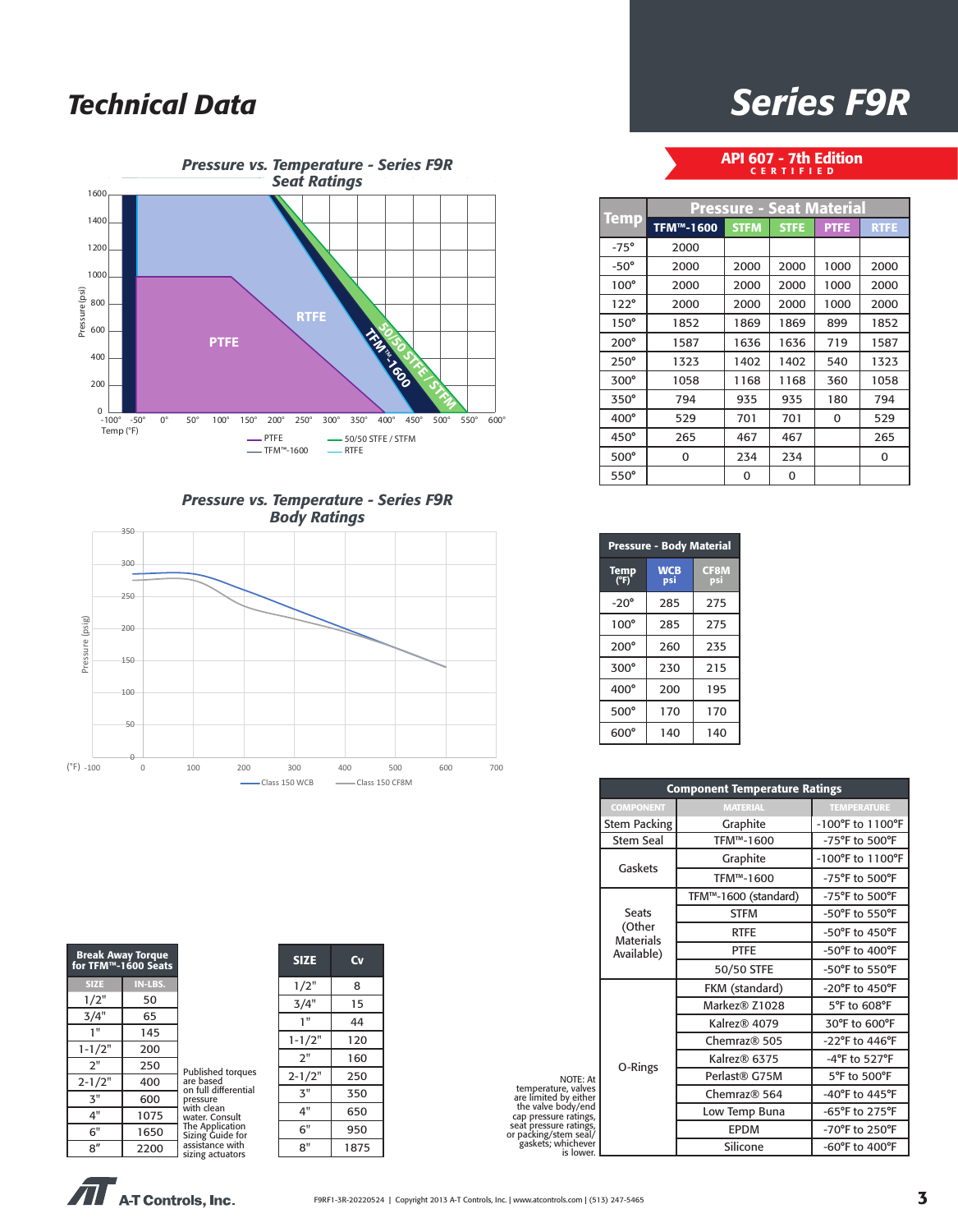

### *Pneumatic Double Acting*

Series F9R Unibody Direct Mount Flanged Ball Valve

Firesafe Sizes 1/2" - 8" Available in 316SST or WCB ASME Class 150 Regular Port Design Superior Live Loaded Packing System ISO 5211 Actuator Mounting Pad Blowout Proof Stem w/ Anti-Static Devices

TFM™-1600 Seats Standard

Contained Graphite

Lockable Manual Handle

Adjustable Packing w/o Actuator Disassembly

#### **STANDARDS**

| Design                              | ASME B16.34 (fully conforms)                        |
|-------------------------------------|-----------------------------------------------------|
| <b>Face to Face</b>                 | <b>ASME B16.10</b>                                  |
| <b>Flange Dimensions</b>            | <b>ASME B16.5</b>                                   |
| <b>Pressure Testing</b>             | <b>API 598</b>                                      |
| <b>Fire Testing</b>                 | API 607-7th Edition                                 |
| <b>Fugitive Emissions</b>           | ISO 15848-1                                         |
|                                     | ISO FE BH - C03 - SSAO - T200°C - Class 300 - ISO 1 |
| <b>Sulfide Stress Protection</b>    | NACE MR0175/MR0103                                  |
| Mounting                            | ISO 5211                                            |
| Marking System for Valves MSS SP-25 |                                                     |
| <b>Material Certification</b>       | EN 10204-3.1 MTR                                    |
| <b>Quality Assurance</b>            | ISO 9001:2015                                       |
|                                     |                                                     |

### API 607 - 7th Edition CERTIFIED



ASME Class 150 Flanged Firesafe Tested to API 607





# **SERIES F9R Unibody Flanged SERIES F 9R Unibody Flanged Firesafe Firesafe**

#### DIMENSIONS (IN)

15848-1

| <b>VALVE SIZE</b>                                           | A     | в    | c     | D    | E    | <b>VALVE Cv</b> |
|-------------------------------------------------------------|-------|------|-------|------|------|-----------------|
| 1/2"                                                        | 6.50  | 2.84 | 0.787 | 1.91 | 2.82 | 8               |
| 3/4"                                                        | 6.50  | 2.84 | 0.787 | 2.01 | 2.82 | 15              |
| 1"                                                          | 6.50  | 2.84 | 0.787 | 2.50 | 2.82 | 44              |
| $1 - 1/2"$                                                  | 7.60  | 3.47 | 0.787 | 2.80 | 3.35 | 120             |
| 2"                                                          | 7.60  | 3.47 | 0.787 | 3.05 | 3.35 | 160             |
| $2 - 1/2"$                                                  | 9.29  | 4.30 | 0.787 | 3.58 | 4.18 | 250             |
| 3"                                                          | 9.29  | 4.30 | 0.787 | 4.49 | 4.18 | 350             |
| 4"                                                          | 11.50 | 5.28 | 0.787 | 5.00 | 5.78 | 650             |
| 6"                                                          | 13.39 | 6.14 | 0.787 | 6.42 | 5.59 | 950             |
| 8"                                                          | 15.35 | 6.81 | 1.181 | 8.39 | 5.98 | 1875            |
| DIMENSIONS SHOWN ARE FOR ASSEMBLIES SIZED FOR 80 PSI SUPPLY |       |      |       |      |      |                 |

| <b>SIZED FOR</b><br><b>80 psi AIR SUPPLY</b> |                    |  |  |  |  |
|----------------------------------------------|--------------------|--|--|--|--|
| <b>SIZE</b>                                  | <b>MODEL</b>       |  |  |  |  |
| 1/2"                                         | F9R-F1-050/3RDD-XX |  |  |  |  |
| 3/4"                                         | F9R-F1-075/3RDD-XX |  |  |  |  |
| 1"                                           | F9R-F1-100/3RDD-XX |  |  |  |  |
| $1 - 1/2"$                                   | F9R-F1-150/3RED-XX |  |  |  |  |
| 2"                                           | F9R-F1-200/3RED-XX |  |  |  |  |
| $2 - 1/2"$                                   | F9R-F1-250/3RFD-XX |  |  |  |  |
| <b>3"</b>                                    | F9R-F1-300/3RFD-XX |  |  |  |  |
| 4"                                           | F9R-F1-400/3RHD-XX |  |  |  |  |
| 6"                                           | F9R-F1-600/3RJD-XX |  |  |  |  |
| 8"                                           | F9R-F1-800/3RKD-XX |  |  |  |  |

NOTE: Heater and thermostat standard (2) auxiliary switches standard Other options available - call for details Actuators are sized based on full differential pressure with clean water. Consult the Application Sizing Guide for assistance with sizing actuators.





|                 | <b>OPTIONS</b>      |                                                                     |                   |  |  |
|-----------------|---------------------|---------------------------------------------------------------------|-------------------|--|--|
| <b>SUFFIX 1</b> |                     | <b>Accessories/Options</b>                                          | Model no.         |  |  |
| x               | No Specials         |                                                                     |                   |  |  |
| A               |                     | TYPE 4 Solenoid 120VAC                                              | TVCS-X411-4N-A120 |  |  |
| B               |                     | TYPE 7 Solenoid 120VAC                                              | TVC6-X411-7N-A120 |  |  |
| C               |                     | Intrinsically Safe Solenoid                                         | TVIS-X411-4N-D24  |  |  |
| D               |                     | TYPE 4 Solenoid 24VDC                                               | TVCS-X411-4N-D24  |  |  |
| F               |                     | TYPE 7 Solenoid 24VDC                                               | TVC6-X411-7N-D24  |  |  |
| Q               |                     | TYPE 4 SST Solenoid 120VAC                                          | TVSS-X411-4N-A120 |  |  |
| M               |                     | TYPE 7 SST Solenoid 120VAC                                          | TVSS-X411-7N-A120 |  |  |
| L               |                     | TYPE 4 SST Solenoid 24VDC                                           | TVSS-X411-4N-D24  |  |  |
| N               |                     | TYPE 7 SST Solenoid 24VDC                                           | TVSS-X411-7N-D24  |  |  |
| P               |                     | Pneumatic Positioner                                                | PPR-1200          |  |  |
| E               |                     | Electro-Pneumatic Positioner                                        | <b>EPR-1000</b>   |  |  |
|                 | <b>SUFFIX 2</b>     | <b>Accessories</b>                                                  | Model no.         |  |  |
|                 | X                   | No Specials                                                         |                   |  |  |
|                 | A                   | TYPE 4 Limit Switch                                                 | APL-210N          |  |  |
|                 | R                   | TYPE 7 Limit Switch                                                 | API-510N          |  |  |
|                 | C                   | Intrinsically Safe Limit Switch APL-218N                            |                   |  |  |
|                 | O                   | TYPE 4 SST Limit Switch                                             | API-910N          |  |  |
|                 | M                   | TYPE 7 SST Limit Switch                                             | APL-510S          |  |  |
|                 | number and options. | See automated part number matrix<br>on back cover for complete part |                   |  |  |

 $\widehat{\mathbf{H}}$  A-T Controls, Inc.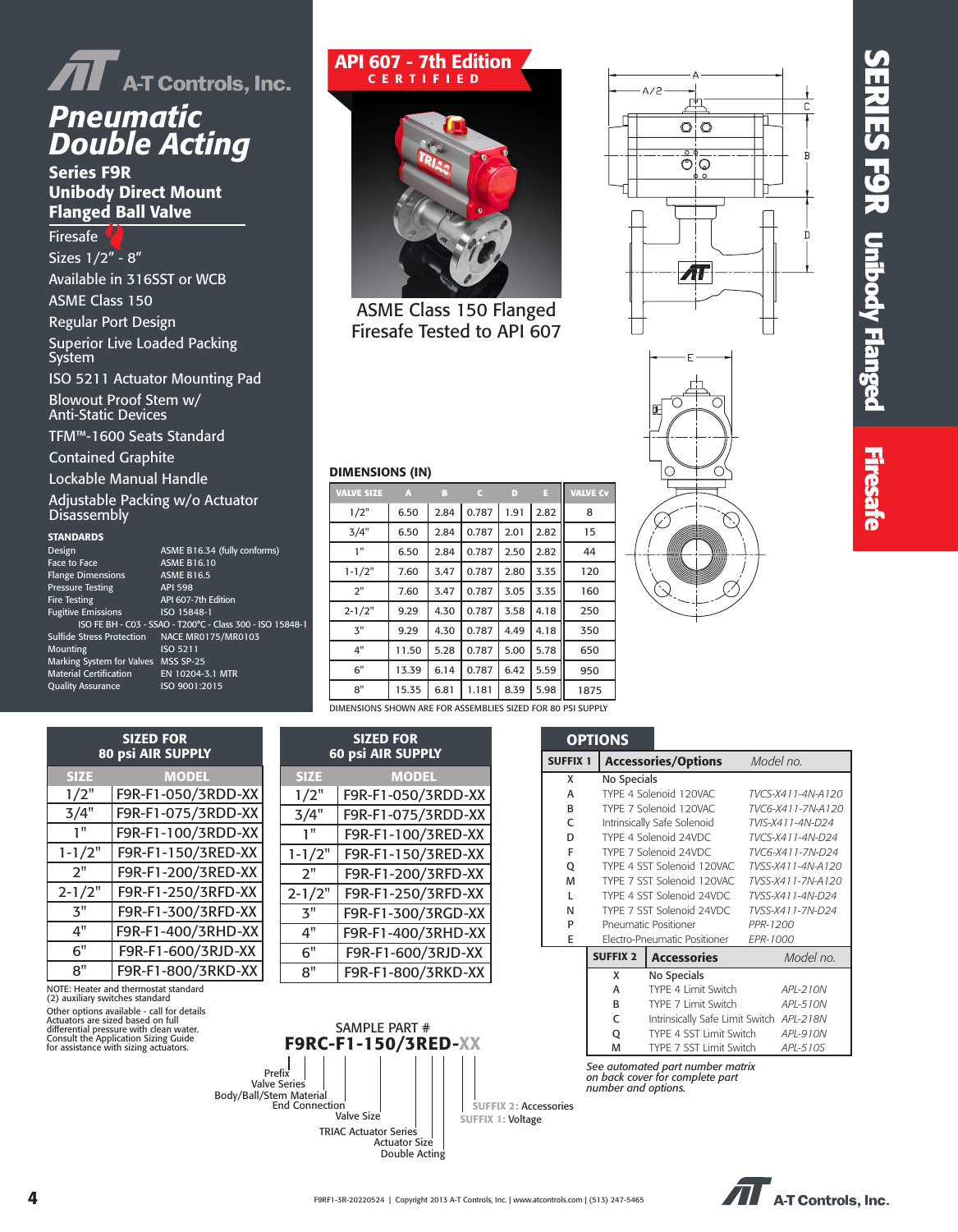# **SERIES F 9 R Unibody Flanged Firesafe**

# *AT* A-T Controls, Inc.<br>**Pneumatic** *Spring Return*

Series F9R Unibody Direct Mount Flanged Ball Valve

Firesafe Sizes 1/2" - 8" Available in 316SST or WCB ASME Class 150 Regular Port Design Superior Live Loaded Packing System ISO 5211 Actuator Mounting Pad Blowout Proof Stem w/ Anti-Static Devices

TFM™-1600 Seats Standard

Contained Graphite

Lockable Manual Handle

Adjustable Packing w/o Actuator Disassembly

#### **STANDARDS**

| Design                              | ASME B16.34 (fully conforms)                              |
|-------------------------------------|-----------------------------------------------------------|
| Face to Face                        | <b>ASME B16.10</b>                                        |
| <b>Flange Dimensions</b>            | <b>ASME B16.5</b>                                         |
| <b>Pressure Testing</b>             | <b>API 598</b>                                            |
| <b>Fire Testing</b>                 | API 607-7th Edition                                       |
| <b>Fugitive Emissions</b>           | ISO 15848-1                                               |
|                                     | ISO FE BH - C03 - SSAO - T200°C - Class 300 - ISO 15848-1 |
| <b>Sulfide Stress Protection</b>    | NACE MR0175/MR0103                                        |
| Mounting                            | ISO 5211                                                  |
| Marking System for Valves MSS SP-25 |                                                           |
| <b>Material Certification</b>       | EN 10204-3.1 MTR                                          |
| <b>Quality Assurance</b>            | ISO 9001:2015                                             |
|                                     |                                                           |

### API 607 - 7th Edition CERTIFIED



ASME Class 150 Flanged Firesafe Tested to API 607

| <b>VALVE SIZE</b> | A     | в    | C     | D    | E    | <b>VALVE C</b> |
|-------------------|-------|------|-------|------|------|----------------|
| 1/2"              | 6.50  | 2.84 | 0.787 | 1.91 | 2.82 | 8              |
| 3/4"              | 7.60  | 3.47 | 0.787 | 2.01 | 3.35 | 15             |
| 1"                | 9.29  | 4.30 | 0.787 | 2.50 | 4.18 | 44             |
| $1 - 1/2"$        | 9.29  | 4.30 | 0.787 | 2.80 | 4.18 | 120            |
| 2"                | 11.02 | 4.61 | 0.787 | 3.05 | 4.27 | 160            |
| $2 - 1/2"$        | 11.50 | 5.28 | 0.787 | 3.58 | 5.78 | 250            |
| 3"                | 13.39 | 6.14 | 0.787 | 4.49 | 5.59 | 350            |
| 4"                | 15.35 | 6.81 | 1.181 | 5.00 | 5.98 | 650            |
| 6"                | 16.89 | 7.36 | 1.181 | 6.42 | 6.38 | 950            |
| 8"                | 19.37 | 7.81 | 1.181 | 8.39 | 6.85 | 1875           |
|                   |       |      |       |      |      |                |





#### DIMENSIONS (IN)

| A     | B    | Γò    | D    | E    | <b>VALVE CV</b> |  |
|-------|------|-------|------|------|-----------------|--|
| 6.50  | 2.84 | 0.787 | 1.91 | 2.82 | 8               |  |
| 7.60  | 3.47 | 0.787 | 2.01 | 3.35 | 15              |  |
| 9.29  | 4.30 | 0.787 | 2.50 | 4.18 | 44              |  |
| 9.29  | 4.30 | 0.787 | 2.80 | 4.18 | 120             |  |
| 11.02 | 4.61 | 0.787 | 3.05 | 4.27 | 160             |  |
| 11.50 | 5.28 | 0.787 | 3.58 | 5.78 | 250             |  |
| 13.39 | 6.14 | 0.787 | 4.49 | 5.59 | 350             |  |
| 15.35 | 6.81 | 1.181 | 5.00 | 5.98 | 650             |  |
| 16.89 | 7.36 | 1.181 | 6.42 | 6.38 | 950             |  |
| 19.37 | 7.81 | 1.181 | 8.39 | 6.85 | 1875            |  |

**OPTIONS** 

DIMENSIONS SHOWN ARE FOR ASSEMBLIES SIZED FOR 80 PSI SUPPLY

| <b>SIZED FOR</b><br>80 psi AIR SUPPLY |                    |  |
|---------------------------------------|--------------------|--|
| <b>SIZE</b>                           | <b>MODEL</b>       |  |
| 1/2"                                  | F9R-F1-050/3RDS-XX |  |
| 3/4"                                  | F9R-F1-075/3RES-XX |  |
| 1"                                    | F9R-F1-100/3RFS-XX |  |
| $1 - 1/2"$                            | F9R-F1-150/3RFS-XX |  |
| 2"                                    | F9R-F1-200/3RGS-XX |  |
| $2 - 1/2"$                            | F9R-F1-250/3RHS-XX |  |
| 3"                                    | F9R-F1-300/3RJS-XX |  |
| 4"                                    | F9R-F1-400/3RKS-XX |  |
| 6"                                    | F9R-F1-600/3RLS-XX |  |
| ឧ"                                    | F9R-F1-800/3RMS-XX |  |

NOTE: Heater and thermostat standard (2) auxiliary switches standard Other options available - call for details aetalls<br>Actuators are sized based on full differential pressure with clean water. Consult The Application Sizing Guide for assistance with sizing actuators.

| DILEP FUN<br>60 psi AIR SUPPLY |                    |  |
|--------------------------------|--------------------|--|
| <b>SIZE</b>                    | <b>MODEL</b>       |  |
| 1/2"                           | F9R-F1-050/3RD4-XX |  |
| 3/4"                           | F9R-F1-075/3RE4-XX |  |
| 1"                             | F9R-F1-100/3RF4-XX |  |
| $1 - 1/2"$                     | F9R-F1-150/3RG4-XX |  |
| 2"                             | F9R-F1-200/3RG4-XX |  |
| $2 - 1/2"$                     | F9R-F1-250/3RH4-XX |  |
| ろ"                             | F9R-F1-300/3RJ4-XX |  |
| 4"                             | F9R-F1-400/3RK4-XX |  |
| 6"                             | F9R-F1-600/3RM4-XX |  |
| 8"                             | F9R-F1-800/3RN4-XX |  |

F9RC-F1-150/3RFS-XX SAMPLE PART #

> Actuator Size Spring Return

 Valve Size TRIAC Actuator Series

 Valve Series Prefix Body/Ball/Stem Material End Connection SIZED FOR



SUFFIX 1 Accessories/Options *Model no.*

SUFFIX 1: Voltage SUFFIX 2: Accessories

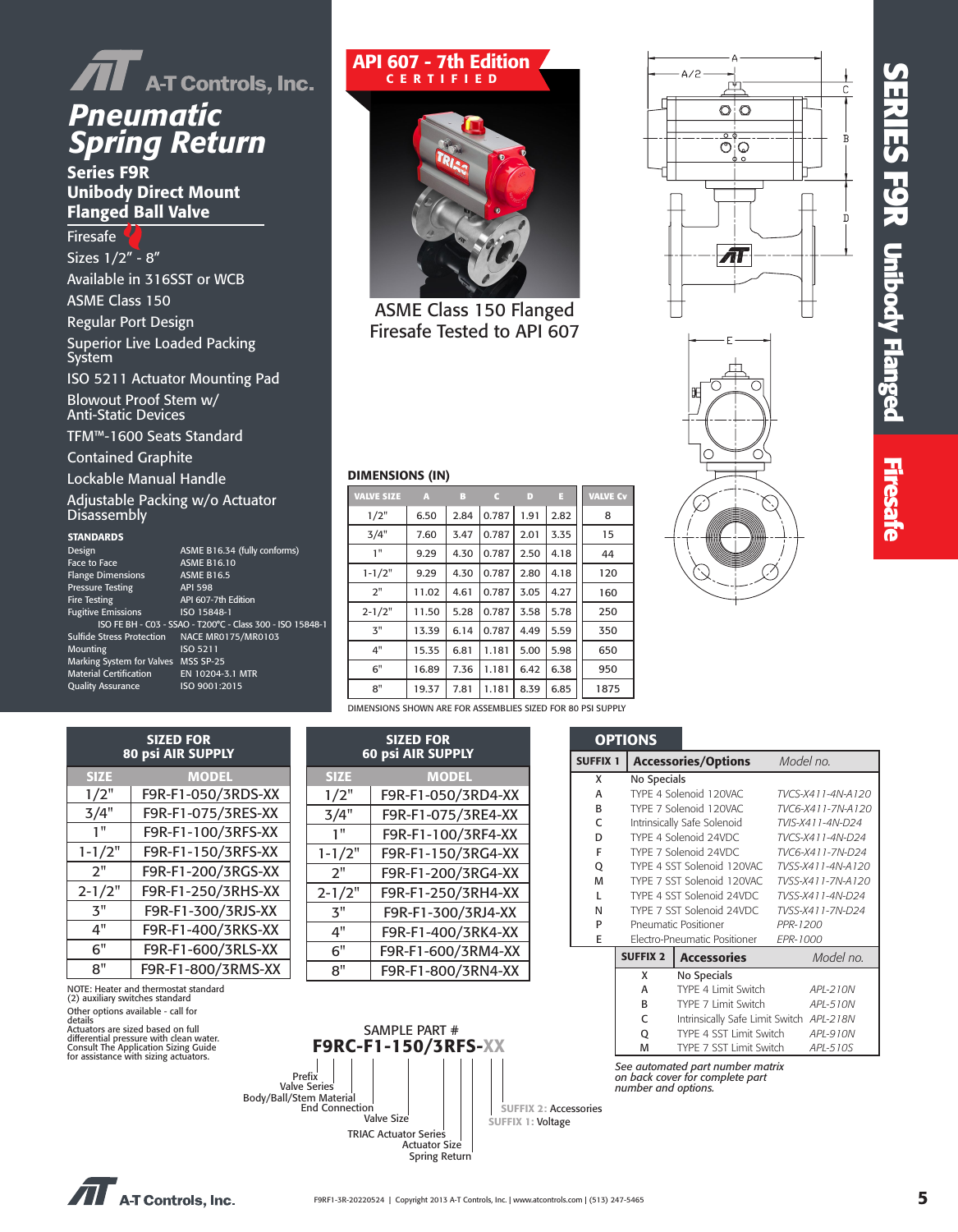

### *Electric*

### Series F9R Unibody Direct Mount Flanged Ball Valve

Firesafe Sizes 1/2" - 8" Available in 316SST or WCB ASME Class 150 Regular Port Design Superior Live Loaded Packing System ISO 5211 Actuator Mounting Pad Blowout Proof Stem w/ Anti-Static Devices

TFM™-1600 Seats Standard

Contained Graphite

Lockable Manual Handle

Adjustable Packing w/o Actuator **Disassembly** 

#### **STANDARDS**

| Design                              | ASME B16.34 (fully conforms)                              |
|-------------------------------------|-----------------------------------------------------------|
| Face to Face                        | <b>ASME B16.10</b>                                        |
| <b>Flange Dimensions</b>            | <b>ASME B16.5</b>                                         |
| <b>Pressure Testing</b>             | <b>API 598</b>                                            |
| <b>Fire Testing</b>                 | API 607-7th Edition                                       |
| <b>Fugitive Emissions</b>           | ISO 15848-1                                               |
|                                     | ISO FE BH - C03 - SSAO - T200°C - Class 300 - ISO 15848-1 |
| Sulfide Stress Protection           | NACE MR0175/MR0103                                        |
| Mounting                            | ISO 5211                                                  |
| Marking System for Valves MSS SP-25 |                                                           |
| Material Certification              | EN 10204-3.1 MTR                                          |
| <b>Quality Assurance</b>            | ISO 9001:2015                                             |
|                                     |                                                           |

ON-OFF

1-1/2" F9R-F1-150/WEA1-XX 2" F9R-F1-200/WEA1-XX 2-1/2" F9R-F1-250/WEB1-XX 3" F9R-F1-300/WEC1-XX 4" F9R-F1-400/WEC1-XX 6" F9R-F1-600/WEE1-XX 8" F9R-F1-800/WEE1-XX

SIZE MODEL 1/2" F9R-F1-050/WEA1-XX 3/4" | F9R-F1-075/WEA1-XX<br>|-<br>| F9R-F1-100/WFA1-YY F9R-F1-100/WEA1-XX

| ASME B16.34 (fully conforms)                           |
|--------------------------------------------------------|
| <b>ASME B16.10</b>                                     |
| <b>ASME B16.5</b>                                      |
| <b>API 598</b>                                         |
| API 607-7th Edition                                    |
| ISO 15848-1<br>SSAO - T200°C - Class 300 - ISO 15848-1 |
| <b>NACE MR0175/MR0103</b>                              |
| ISO 5211                                               |
| $s$ MSS SP-25                                          |
| EN 10204-3.1 MTR                                       |
| ISO 9001:2015                                          |

### API 607 - 7th Edition CERTIFIED



ASME Class 150 Flanged Firesafe Tested to API 607

#### DIMENSIONS (IN)

| <b>VALVE SIZE</b> | A     | в     | D    | E     | <b>VALVE Cv</b> |
|-------------------|-------|-------|------|-------|-----------------|
| 1/2"              | 5.92  | 5.32  | 1.91 | 4.09  | 8               |
| 3/4"              | 5.92  | 5.32  | 2.01 | 4.09  | 15              |
| 1"                | 5.92  | 5.32  | 2.50 | 4.09  | 44              |
| $1 - 1/2"$        | 5.92  | 5.32  | 2.80 | 4.09  | 120             |
| 2"                | 5.92  | 5.32  | 3.05 | 4.09  | 160             |
| $2 - 1/2"$        | 6.69  | 9.25  | 3.58 | 10.16 | 250             |
| 3"                | 9.02  | 10.55 | 4.49 | 13.31 | 350             |
| 4"                | 9.02  | 10.55 | 5.00 | 13.31 | 650             |
| 6"                | 10.20 | 11.42 | 6.42 | 14.49 | 950             |
| 8"                | 10.20 | 11.42 | 8.39 | 14.49 | 1875            |
|                   |       |       |      |       |                 |

DIMENSIONS FOR ON/OFF ACTUATORS ONLY, MODULATING NOT SHOWN 2-1/2" THRU 6" HAVE HANDWHEELS THAT ARE NOT SHOWN

| <b>MODULATING</b> |                    |  |
|-------------------|--------------------|--|
| <b>SIZE</b>       | <b>MODEL</b>       |  |
| 1/2"              | F9R-F1-050/WEA2-XX |  |
| 3/4"              | F9R-F1-075/WEA2-XX |  |
| 1"                | F9R-F1-100/WEA2-XX |  |
| $1 - 1/2"$        | F9R-F1-150/WEA2-XX |  |
| 2"                | F9R-F1-200/WEA2-XX |  |
| $2 - 1/2"$        | F9R-F1-250/WEB2-XX |  |
| ろ"                | F9R-F1-300/WEC2-XX |  |
| 4"                | F9R-F1-400/WEC2-XX |  |
| 6"                | F9R-F1-600/WEE2-XX |  |
| 8"                | F9R-F1-800/WEF2-XX |  |



Т.



|   | UP IIUNS                                                     |           |
|---|--------------------------------------------------------------|-----------|
|   | <b>Suffix 1 Voltage / Accessory</b>                          | Model No. |
| x | No Specials                                                  |           |
| R | 24VDC Electric Actuator                                      |           |
| S | 220VAC Electric Actuator                                     |           |
| Τ | Other Voltage Electric Actuator                              |           |
| W | <b>12VDC Electric Actuator</b>                               |           |
| γ | 24VAC Electric Actuator                                      |           |
|   | * No voltage specified on electric assemblies denotes 120VAC |           |
|   |                                                              |           |

#### Suffix 2 Accessories

**OPTIONS** 

X No Specials

- 1 HS1 High Speed Electric
- 2 HS2 High Speed Electric
- Other options available call for details.

Actuators are sized based on full differential pressure with clean water. Consult the Application Sizing Guide for assistance with sizing actuators.

NOTE: Heater and thermostat standard (2) auxiliary switches standard



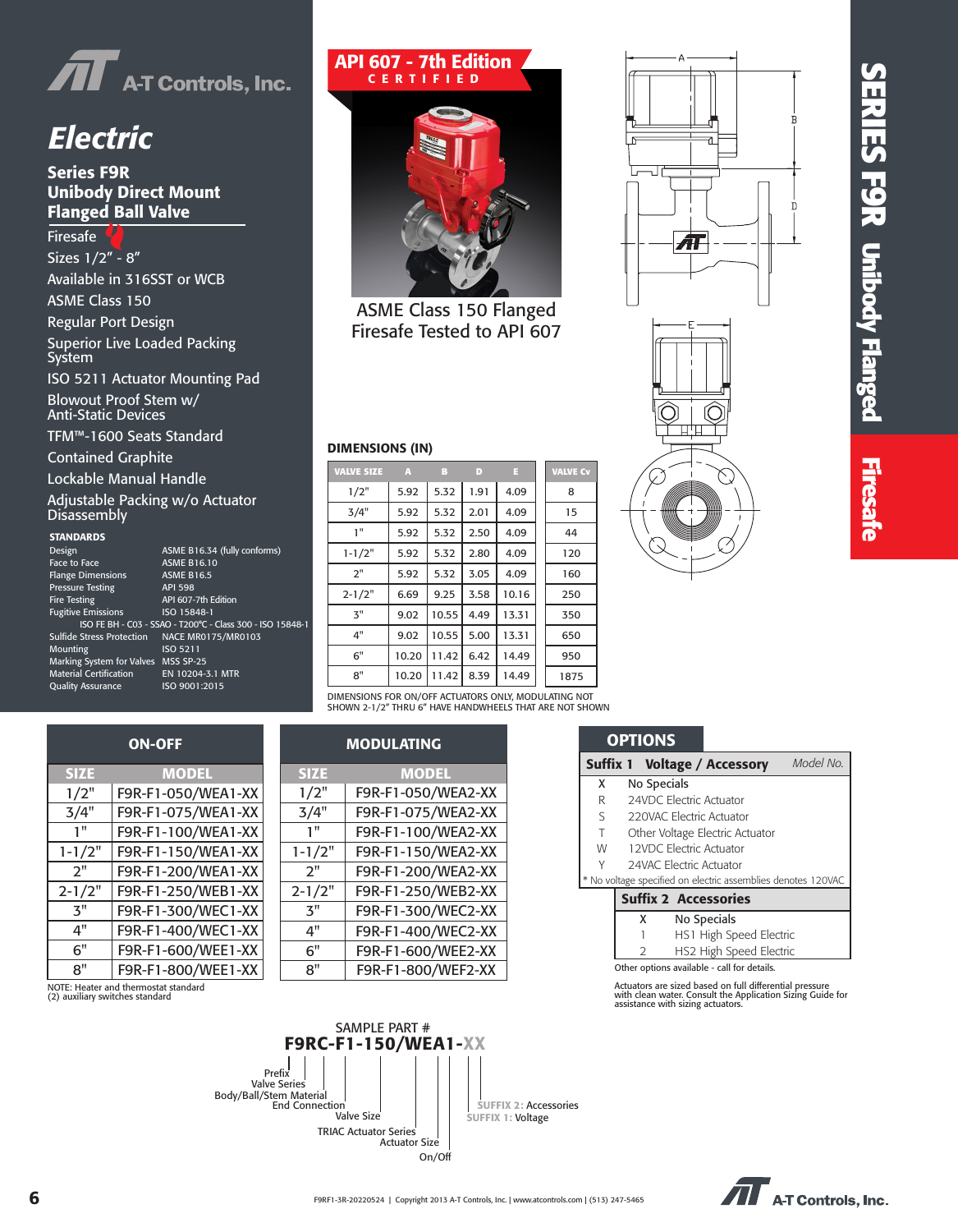### *Series F9R* HOW TO ORDER: Manual Valves w/ Options

|              | <b>Prefix</b>                                                   |
|--------------|-----------------------------------------------------------------|
| F            | <b>Firesafe Tested</b> (see valve series for details & testing) |
|              |                                                                 |
| 2            | <b>Valve Series</b>                                             |
| 9R           | Unibody Regular Port Flanged                                    |
|              |                                                                 |
| 3            | <b>Body/Ball/Stem Material</b>                                  |
| <b>Blank</b> | Valve Series Standard (CF8M Stainless Steel)                    |
|              | Carbon Steel Body                                               |

|    | <b>End Connection</b> |
|----|-----------------------|
| F1 | 150# Flanged Ends     |

API 607 - 7th Edition CERTIFIED

| <b>HOW TO ORDER MANUAL VALVES</b> |  |  |  |                                                                                                                   |
|-----------------------------------|--|--|--|-------------------------------------------------------------------------------------------------------------------|
|                                   |  |  |  | $1 2 3 - 4 - 5 - 678 - 9 - 1011$<br>$\downarrow$ $\downarrow$ $\downarrow$ $\downarrow$ $\downarrow$ $\downarrow$ |
|                                   |  |  |  |                                                                                                                   |

| 5    | <b>Valve Size</b> |
|------|-------------------|
| 0050 | 1/2"              |
| 0075 | 3/4''             |
| 0100 | 1 <sup>''</sup>   |
| 0150 | $1 - 1/2"$        |
| 0200 | 2 <sup>n</sup>    |
| 0250 | $2 - 1/2"$        |
| 0300 | $\mathbf{z}''$    |
| 0400 | 4″                |
| 0600 | 6″                |
| 0800 | 8″                |

| 6 | <b>Seat, Lining &amp; Trim Materials</b> |
|---|------------------------------------------|
| т | TFM™-1600 Seats (Standard)               |
| x | Reinforced TFE Seats (RTFE)              |
| А | 50% SS Powder / 50% TFM™ -1600 (STFM)    |
|   | <b>Seats</b>                             |

S 50/50 STFE Seats

|   | <b>Special Designations</b>      |  |
|---|----------------------------------|--|
| X | No Specials, Series Standard     |  |
|   | <b>Gear Operator</b>             |  |
| н | Gear Operator with Lockout Plate |  |
|   | Spring Return Handle             |  |
|   | 4" Lockable Stem Extension       |  |
|   |                                  |  |

### **Additional Specials**

- No Specials, Series Standard
- Oxygen Cleaned
- Vented Ball
- Degreased & Bagged
- Vented Ball, Degreased & Bagged

### Vented Ball, Oxygen Cleaned

### OPTIONS:

| <b>Additional Specials</b>  |  |  |
|-----------------------------|--|--|
| <b>Blank</b> Standard       |  |  |
| Multiple Option Designation |  |  |

- A 17-4 PH® Stem
- B XM-19 (Nitronic 50) Stem
- H Hard Coated (HMF) Ball

|                | <b>Blank</b> Standard       |
|----------------|-----------------------------|
| x              | Multiple Option Designation |
| $\overline{2}$ | Markez® 71028               |
| 4              | Kalrez 4079                 |
| 5              | Chemraz@505                 |
| 6              | Kalrez 6375                 |
| 7              | Perlast® G75M               |
| q              | Chemraz® 564                |
| R              | Low Temp Buna               |
|                |                             |

10 | Additional Specials

- 
- E EPDM S Silicone

Chemraz® is a registered trademark of Greene, Tweed & Co.<br>Markez® is a registered trademark of Marco Rubber & Plastic Products Inc.<br>Perlast® is a registered trademark of Precision Polymer Engineering Limited.<br>TFM™ is a tra

#### 11 | Additional Specials Blank *Standard*

X Multiple Option Designation M Marine Epoxy Coating